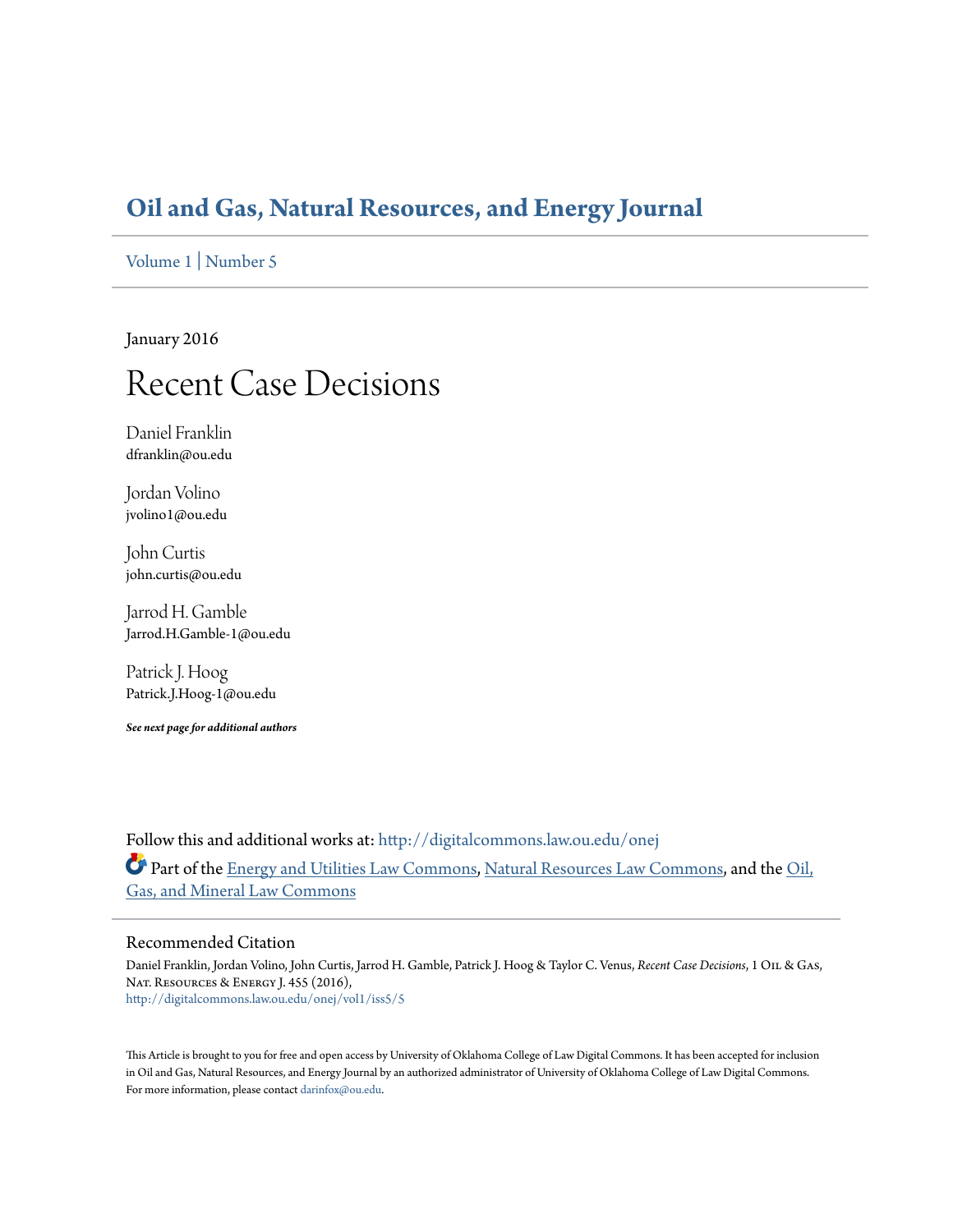### Recent Case Decisions

#### **Authors**

Daniel Franklin, Jordan Volino, John Curtis, Jarrod H. Gamble, Patrick J. Hoog, and Taylor C. Venus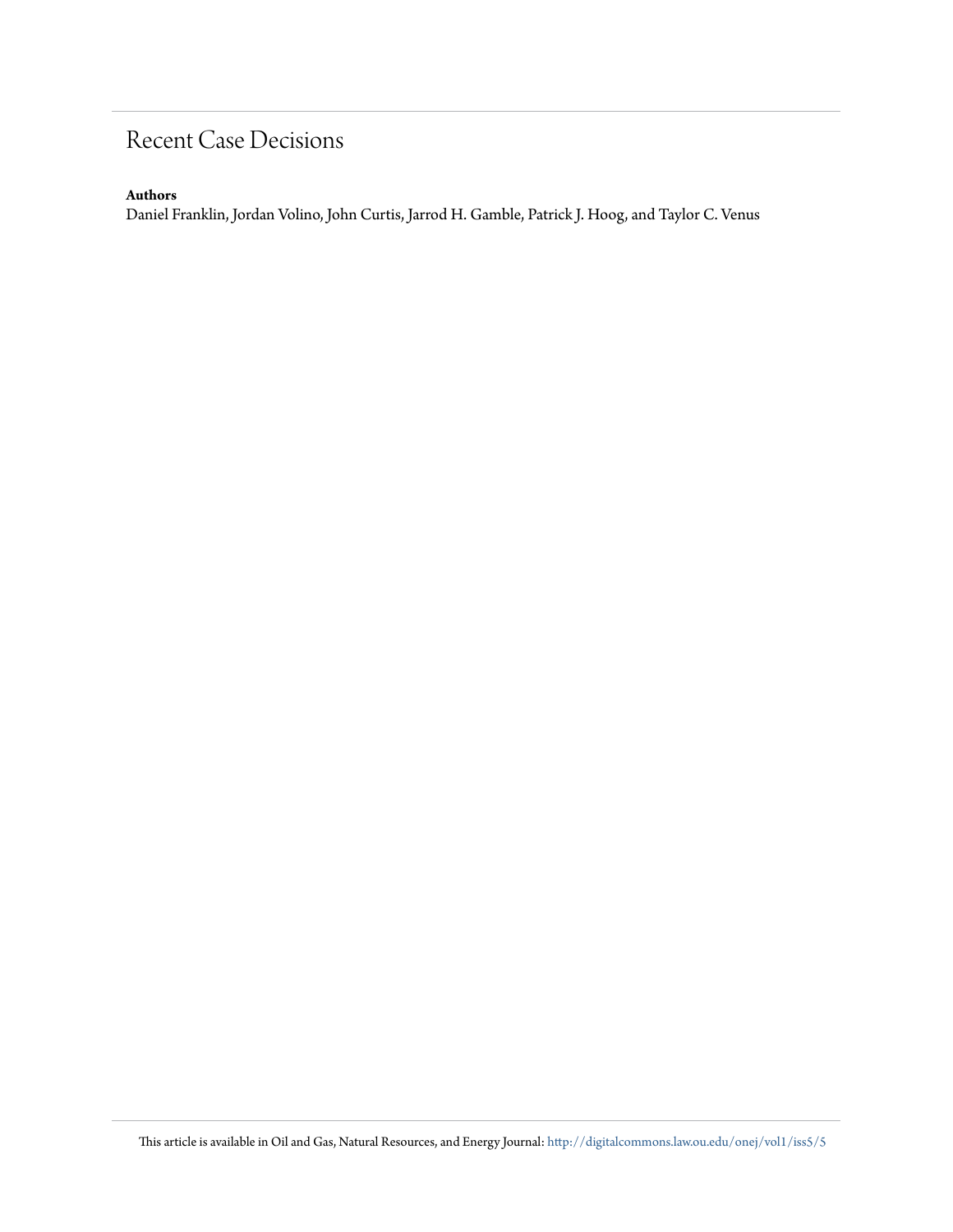

# Oklahoma Oil and Gas, Natural Resources, and Energy Journal RECENT CASE DECISIONS

| $VOL.$ $l1$<br>I No | JANUARY, 2016 |
|---------------------|---------------|
|                     |               |

#### **TABLE OF CONTENTS**

This Case Report contains case decisions issued through January 3, 2016, and all case citations are current as of that date. The citations provided in this Case Report do not reflect changes made by Lexis or Westlaw. This PDF version of the Case Report is word-searchable. If you have any suggestions for improving the Case Report, please e-mail the editorial staff at onej@ou.edu.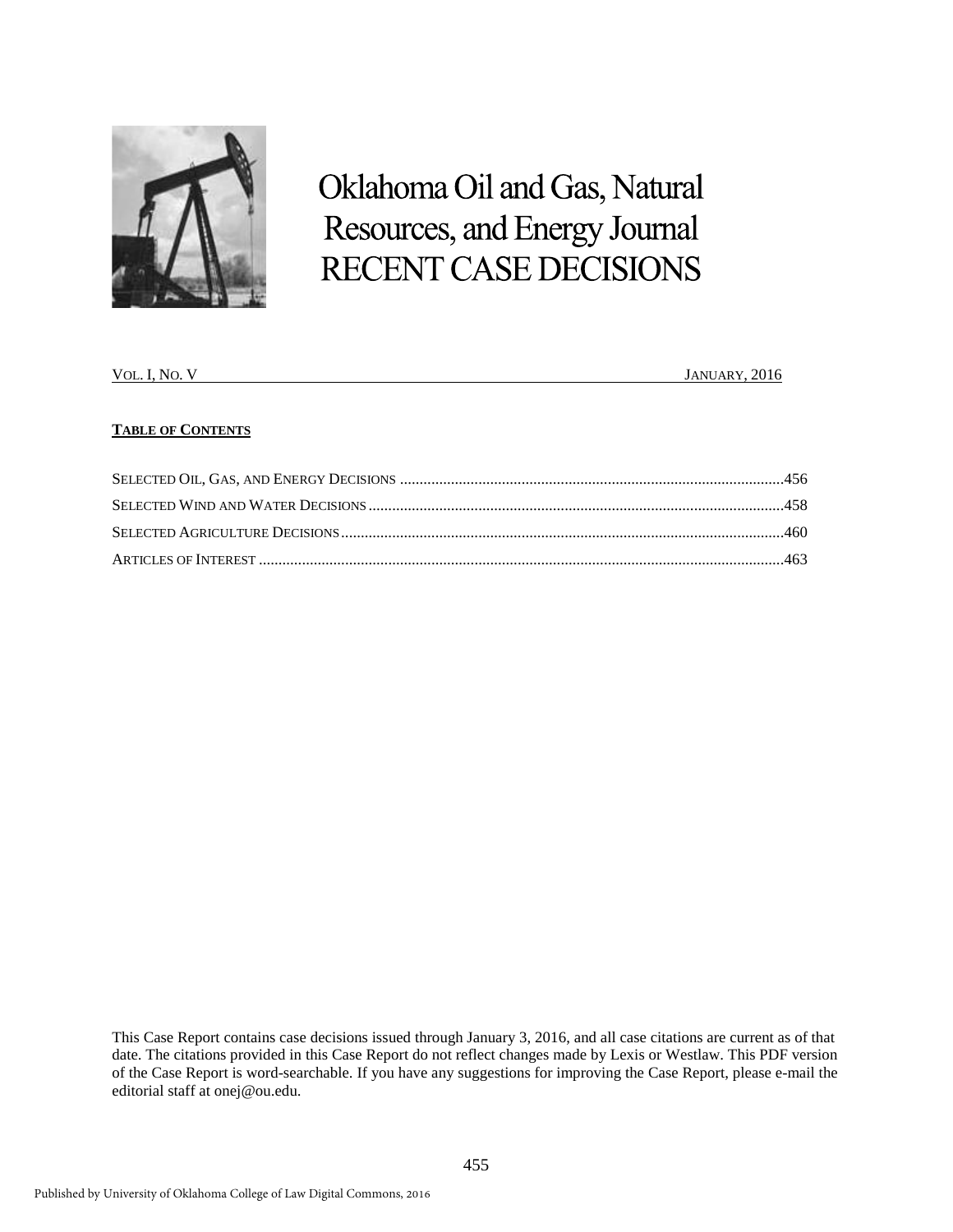*Federal*

#### **Fourth Circuit**

#### *K & D Holdings, LLC v. Equitrans, L.P.*, 2015 WL 9461340, No. 15-1166 (4th Cir. 2015).

Lessor brought suit against both Lessee and Operator alleging that Operator had not followed through with the terms of the lease by failing to explore, produce, and store gas. Lessor argued that due to Operator's lack of action in all unit areas, Lessor was entitled to a "rebuttable presumption" under state law, which provides that an operator has abandoned the lease if the operator is inactive on the premises. Producer counter argued that the "rebuttable presumption" statute at issue did not apply because, under the terms of the lease, Operator had to perform only one of the alternative acts within the lease in order to maintain the entire lease. Operator contended that the lease should continue because Operator was protecting the underground gas on the premises by storing it. The district court rejected both arguments and acted, *sua sponte*, by finding that the lease in question was divisible into separate tracts, one tract continuing for exploration and production, with a separate tract remaining for gas storage. The lower court additionally held that after segmenting the lease into two separate tracts, the exploration and production tract had terminated after the primary term. The Operator appealed the lower court's decision. The Fourth Circuit agreed with the Operator, and found that under a fair construction of the lease terms, the lease was not divisible. Thus, because the Operator was using a portion of the land under the lease for protection of gas storage, the Operator maintained all of the rights under the lease.

#### **Sixth Circuit**

*Kentucky Coal Ass'n, Inc. v. Tennessee Valley Authority*, 804 F.3d 799 (6th Cir. 2015).

Coal Association brought this action against Valley Authority (Authority), pursuing a declaratory judgment that Authority arbitrarily switched a power plant from coal to natural-gas generation, thereby failing to comply with the Tennessee Valley Authority Act (TVAA) and the National Environmental Policy Act (NEPA). The Sixth Circuit affirmed the district court's judgment in favor of Authority, giving deference to Authority's discernable decision-making process. The administrative record established that Authority considered two alternatives to comply with the Clean

Air Act: (1) switching from coal to natural gas and (2) retrofitting old units with new pollution controls. Authority achieved the goal of the TVAA, which is to provide the least-cost energy system by considering relevant data over a twenty-year consumption period. The Court noted that although retrofitting would cost less in the short-term, the financial effect over the next two decades led Authority to switch to natural gas. Authority fulfilled NEPA standards by completing the preliminary environmental assessment, concluding that the switch would have no significant impact on the environment. The Court deferred to Authority's discretion not to complete an environmental impact statement.

#### **Eighth Circuit**

*Northern Oil & Gas, Inc. v. Moen*, 808 F.3d 373 (8th Cir. 2015).

Operator filed suit against Lessor seeking a declaratory judgment on whether an oil and gas lease executed between the parties was still in effect after the expiration of the primary term. At the end of the primary term, production existed in all parts of a section except the Southwest quarter. Lessor conceded that the lease was still in effect in the other three quarter-sections but argued that the lease expired as to the nonproducing Southwest quarter. Conversely, Operator argued that the Pugh Clause found within the terms of the lease caused the lease to remain valid as to the entire section. The district court focused its analysis on the definition of the word "section" found within the lease's Pugh Clause and granted summary judgment in favor of Operator. The Eighth Circuit affirmed the district court's decision, holding that the Pugh Clause severed the lease by the section boundaries. The Eighth Circuit concluded that the appropriate definition of the word "section" refers to the one-mile tract of land, such that production found on any part of that one-mile tract would extend the lease as to the entire section.

#### *State*

#### **Louisiana**

| McCarthy v. Evolution                        |  |  | Petroleum Corp. |  |  |
|----------------------------------------------|--|--|-----------------|--|--|
| 2015 WL 5972515, No. 2014–C–2607 (La. 2015). |  |  |                 |  |  |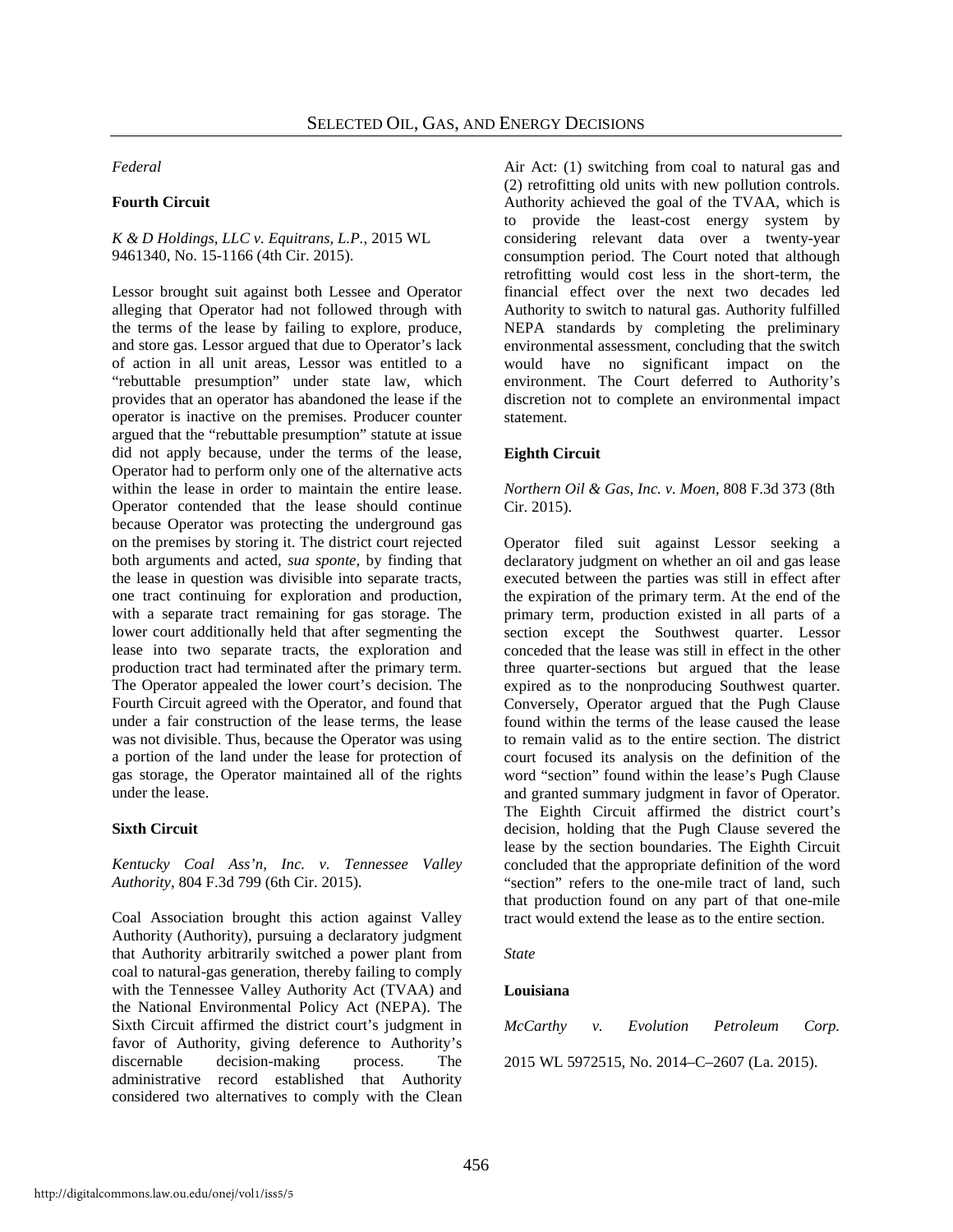Mineral Sellers (Sellers) filed suit against the Oil Company (Company) that purchased their mineral rights, alleging fraud and seeking a rescission of the transaction. Sellers claimed that Company intentionally targeted vulnerable and elderly mineral rights owners who were not experienced in oil and gas practices. Company did not reveal to the mineral rights holders that it had an innovative carbon dioxide based technology that greatly enhanced the amount of oil that could be extracted, although it did release the technological advancement via press release. The new technology coupled with poor market conditions resulted in Company being able to purchase more mineral rights at lower prices. Sellers allege fraud by silence in failing to reveal the new technology to Sellers. The Supreme Court of Louisiana held for Company and refused to nullify the transaction, citing the speculative nature of drilling for both parties.

#### **Indiana**

*Citizens Action Coalition of Indiana, Inc. v. Southern Indiana Gas and Elec. Co.*, 2015 WL 6550654, No. 93A02-1502-EX-110 (Ind. Ct. App. 2015).

Utility Company filed a petition with the state's Utility Regulatory Commission (Commission) for approval to modify their coal powered generating stations to meet new EPA standards, requesting incentives and reimbursement from ratepayers for costs associated with the proposed modification. Action Coalition and others intervened, opposing the petition and arguing that retiring Utility Company's coal powered generators and replacing them with new natural gas-powered generators would be more cost-effective. The Commission approved the proposal and granted the request for reimbursement. On appeal, Action Coalition argued that the Commission failed to make necessary findings of fact material to its determination of the issues and statutory factors. Utility Company responded, claiming that the appeal was moot and that the Commission made all necessary findings. The Indiana Court of Appeals held that the Commission did err in failing to make findings on the factors listed in the Indiana Code and remanded the case with instructions.

#### **Texas**

*Lightning Oil Co. v. Anadarko E & P Onshore LLC*, 2015 WL 5964939, No. 04–14–00903–CV (Tex. App. 2015).

Oil company (Lessee) leased mineral acreage from a landowner (Lessor). Lessee brought suit claiming trespass against another Drilling Company and sought to enjoin Drilling Company from drilling through the Lessee's leasehold estate to reach a neighboring lease. While Drilling Company had permission to drill from the Lessor, it did not have permission from Lessee to cross its leasehold estate. The Court of Appeals of Texas affirmed the lower court's decision granting of summary judgment in favor of Drilling Company. The Court of Appeals determined control of the subsurface belonged to the surface owner, as Lessee did not own or exclusively control the subsurface. Although Lessee developed, operated, and produced oil in the subsurface, Lessee was not conveyed the ability to control the subsurface to the extent of ejecting other drilling companies from the mineral estate.

#### **Wyoming**

#### *Pennaco Energy, Inc. v. KD Co. LLC*, 363 P.3d 18 (Wyo. 2015).

Energy Company (Company) obtained oil and gas leases in Wyoming and subsequently entered into contracts with the owners of the surface estate (Landowners), which granted Company access to and use of Landowners' property to explore and extract minerals. In the surface agreements, Company committed to pay for surface damages and use of the land, and to restore the land as close to its prior condition as possible once drilling operations concluded. Landowners sued for breach of the surface agreements. The lower court granted summary judgment in favor of Landowners, concluding that Company remained liable under the surface agreements even after assignment of the mineral estate. The Supreme Court of Wyoming affirmed the lower court's decision and held that the agreements between Company and Landowners did not release Company from its obligations upon assignment, the exculpatory clause in the lease was not incorporated by reference into the surface agreements, and Landowners were entitled to an award of attorney fees pursuant to other agreements.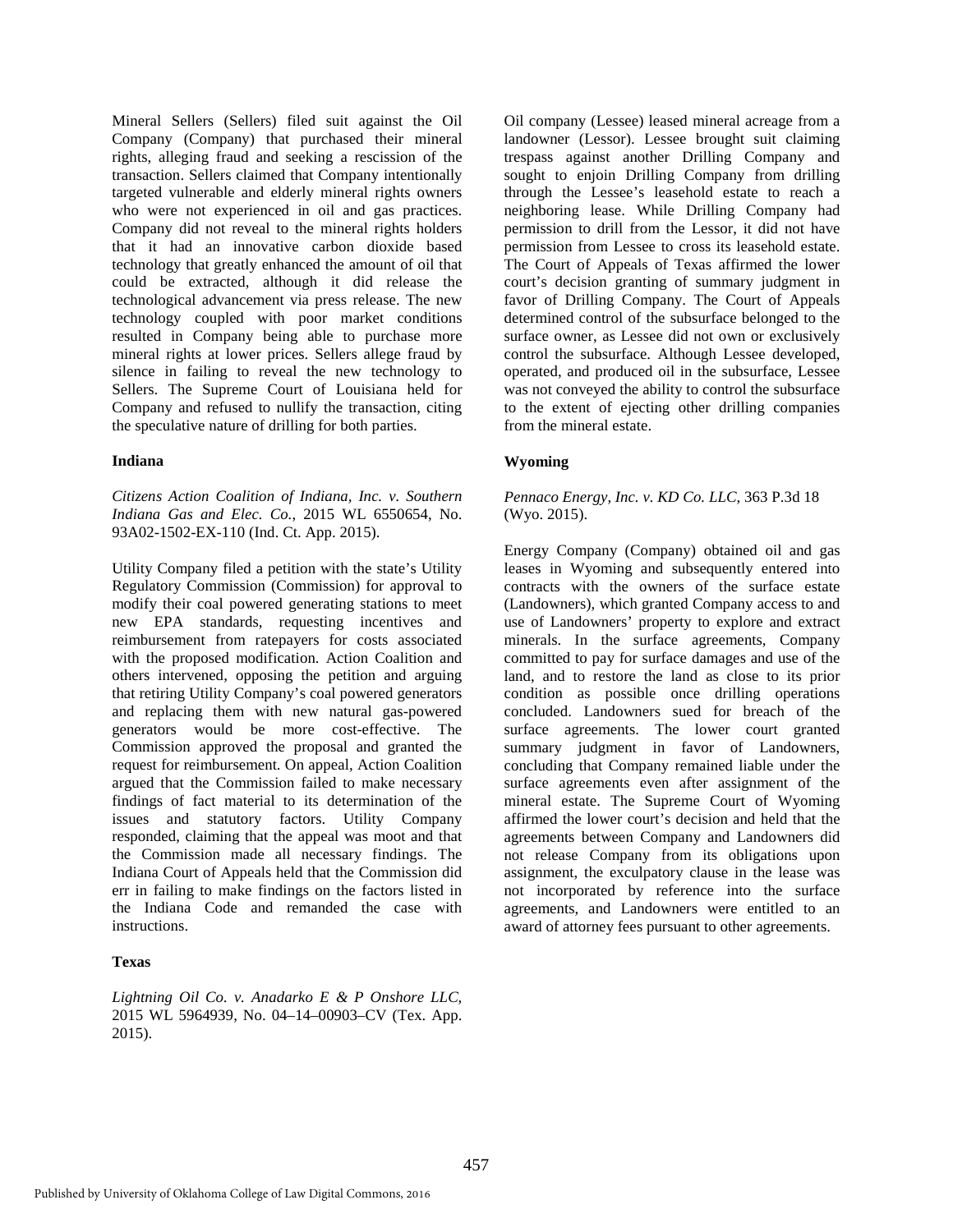*State*

#### **Arizona**

*Arizona Dept. of Water Resources v. McClennen*, 238 Ariz. 371 (Ariz. 2015).

Corporation applied to the Arizona Department of Water Resources (ADWR), seeking to transfer its rights to use surface water pursuant to a state statute. County, believing that it was an "interested person" under the state statute, sought to prevent this transfer. Despite County's objections, ADWR granted Corporation's transfer application. County appealed the decision to the Superior Court. The Superior Court vacated ADWR's decision. Corporation then appealed to the Supreme Court of Arizona. The Supreme Court of Arizona vacated the Superior Court's decision and held that County was not an interested person because under the state statute, an interested person is one who alleges that they have an interest that is protected by the statute that would be affected by the application for severance and transfer. Based on the evidence before the Court, County failed to meet the burden of proof that it was an interested person.

#### **California**

*Great Oaks Water Company v. Santa Clara Valley Water District*, 242 Cal.App.4th 1187 (Cal. Ct. App. 2015).

Water District levied extraction fees on Water Company for water drawn from wells on its property. Water Company brought suit, claiming that the extraction fees violated the Santa Clara Valley Water District Act (SCVWDA). The lower court found in favor of Water Company and awarded it a complete refund of the extraction fees and, in the alternative, a partial refund on grounds that the fees charged violated the SCVWDA. The Appellate Court reversed the lower court's decision and held: (1) the fee is a propertyrelated charge for purposes of Article 13D, and thus, it is subject to some of the constraints of that enactment; (2) the fee is also a charge for water service, which is exempt from the voter ratification requirement; (3) the pre-suit claim submitted by Water Company did not preserve any monetary damages against Water District for the violations of Article 13D; and (4) because the matter was treated as a simple action for damages when it should have been treated as a petition for a writ of mandate, the lower court failed to apply a deferential standard of review in deciding whether Water District's

setting of the fee—or its use of the resulting proceeds—complied with SCVWDA.

#### **Colorado**

#### *In Matter of Water Rights*, 361 P.3d 392 (Colo. 2015).

Applicant filed an application to appropriate storm runoff water. The application was denied by the Ground Water Commission (Commission) due to the fact that the water did not flow adjacent to a continuous natural stream. The Commission determined that the runoff was ground water and therefore under its exclusive jurisdiction. Applicant proceeded to file for a hearing on his application. The lower court denied his application, finding that a portion of the storm runoff was designated ground water, which falls under the jurisdiction of the Commission. The Appellate Court affirmed the lower court's decision because the water Applicant sought to appropriate met the statutory definition of designated ground water and was therefore subject to the administration of the Commission. On appeal, the Supreme Court of Colorado affirmed the Appellate Court's ruling.

#### **Maine**

#### *Champlain Wind, LLC v. Board of Environmental Protection*, 2015 WL 7770652, No. 14-291 (Me. 2015).

Wind Developer submitted a proposal for a windfarm within what is defined by state law as an "expedited area." According to the statutory language, the process is streamlined for permitting approval from the Board of Environmental Protection (Board) within this area. The proposed windfarm was located near the boarder of the expedited area and close to nine large ponds determined to be "scenic resources of state or national significance." Under the same legislation used for permitting, the Board is given the power to deny proposals for projects that would disrupt or harm scenic resources of the state. The Board proceeded to deny Wind Developer's application and proposal. Wind Developer appealed to the Supreme Court of Maine, arguing that the Board does not have the right to aggregate the environmental effect on all nine large ponds, and becuase it found no significant effect on any individual pond, the project should have been approved as drafted. The Supreme Court of Maine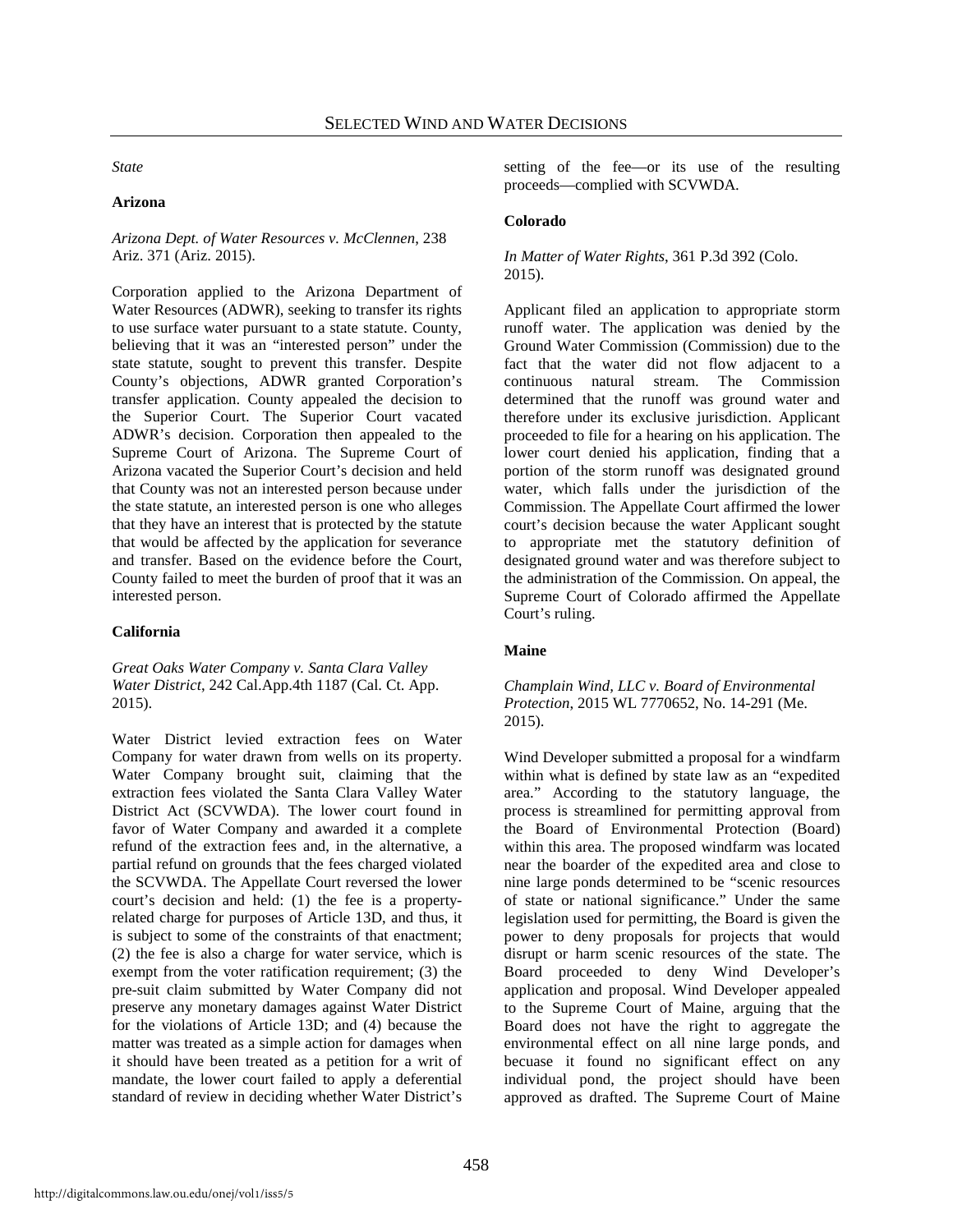affirmed the Board's decision, citing that the law does not specifically prohibit such aggregation and that the Court may only overturn agency decisions it finds to be unreasonable, unjust, or unlawful.

#### **Montana**

*Teton Co-Op Canal Co. v. Teton Coop Reservoir Co.*, 2015 WL 8923528, No. DA 15–0136 (Mont. 2015).

Reservoir Company appealed an order of a state water court, which adjudicated Canal Company's water rights to the Eureka Reservoir. The issue the court addressed on appeal was whether the water court erred in determining that off-stream water storage in the Eureka Reservoir was included as part of Canal Company's notice of appropriation. The Appellate Court reversed and remanded the case for further proceedings, holding that the water court had misapprehended the effect of the evidence that a sizable reservoir at the Eureka site was part of a 1890 Notice. As the evidence established, the 1890 Notice did not contemplate the Eureka Reservoir, and Canal Company failed to prosecute the Eureka Reservoir's development with reasonable diligence until the mid-1930s. The Appellate Court held that since Canal Company's claim cannot be staked to the 1890 Notice or the nullified 1891 Notice, the water court must determine Canal Company's priority date for the Eureka Reservoir on remand.

#### **Oregon**

*Hardy v. State Land Bd.*, 360 P.3d 647 (Or. Ct. App. 2015).

State Agencies contended that an 89-mile segment study of the Rogue River was declared navigable for title purposes in 1975. Due to this declaration of navigability, State Agencies further contended that the State owned all right, title, and interest in and to the lands located below the ordinary high water line along the 89-mile river study segment, and it may only be used by the public for certain uses. Landowner filed a petition for judicial review under the relevant state statute challenging State Agencies' declaration of ownership. In assessing State Agencies' claim regarding navigability, the lower court looked to the usage of the river. On appeal, State Agencies argued that the lower court erred in applying the actual use theory rather than the susceptible use theory. The Oregon Court of Appeals analyzed whether the upperportion of the river was susceptible to navigation in 1859. After considering several factors, such as log

drives and recreational use, the Appellate Court found that the 89-mile river study segment was not navigable water and could not be deemed so for title examination purposes.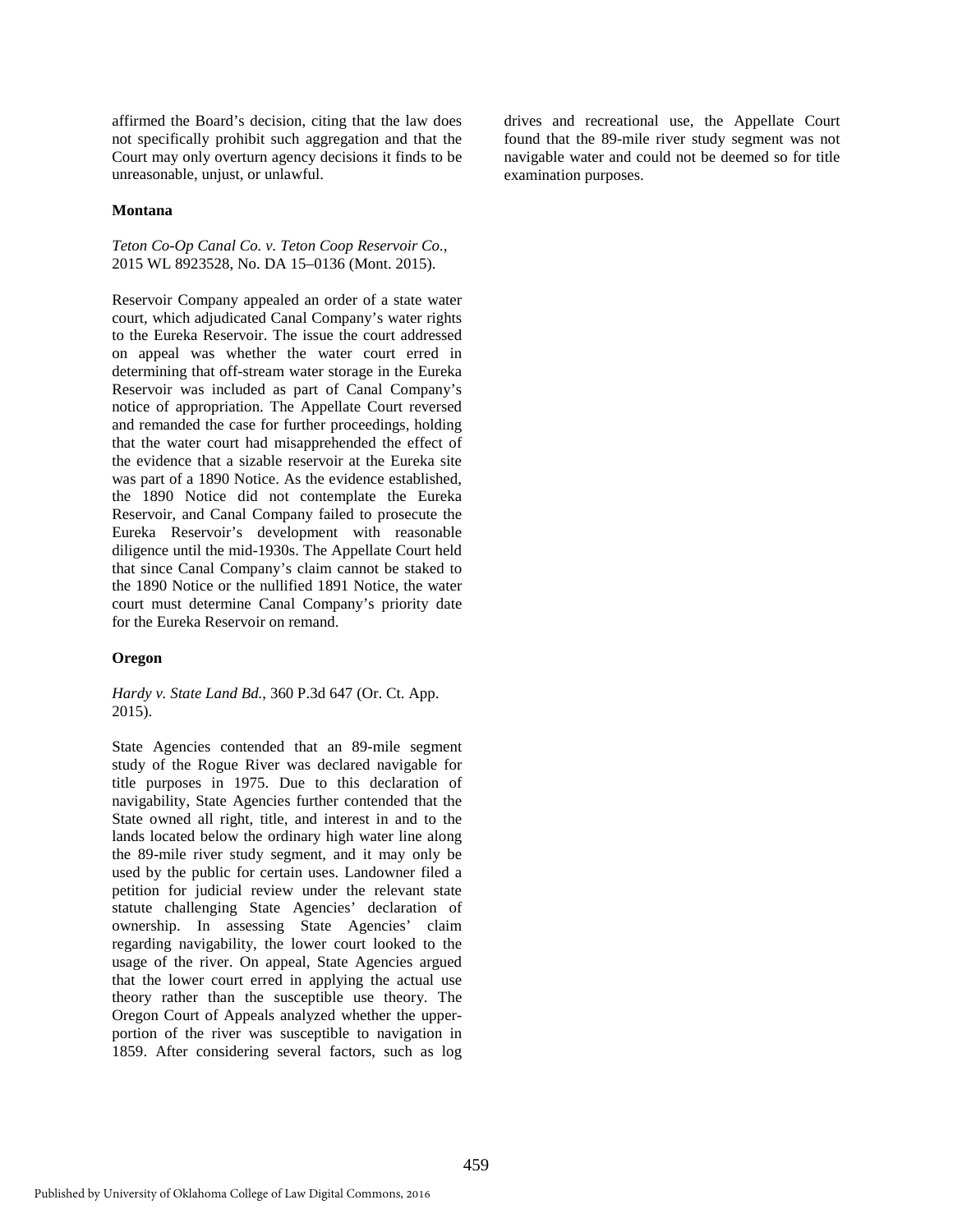#### *Federal*

#### **Sixth Circuit**

#### *Merrick v. Diageo Americas Supply, Inc.*, 2015 WL 6646818, No. 14-6198 (6th Cir. 2015).

Property Owners brought a putative class action suit against a whiskey distillery operator (Distiller), alleging negligence, nuisance, and trespass, based on Distiller's ethanol emissions allegedly combining with condensation on Property Owners' property creating fungus. The lower court denied Distiller's motion to dismiss, and Distiller's filed an interlocutory appeal. The Sixth Circuit held that the Clean Air Act (CAA) does not preempt source state common law remedies seeking to control air pollution even where the defendant is in compliance with CAA requirements. Further, even though Distiller's federally enforceable district origin operating permit did not set a cap for fugitive ethanol emissions, environmental regulation was a field that states had traditionally occupied, and allowing states to apply their common law to emissions advanced CAA's stated purposed by empowering states to address and curtail air pollution at its source.

#### **Ninth Circuit**

*Desert Protective Council v. U.S. Dept. of the Interior*, 2015 WL 7292969, No. 13-55561 (9th Cir. 2015).

Council filed suit against the United States Department of the Interior and the Bureau of Land Management (collectively, the Government) under the National Environmental Policy Act (NEPA), the Federal Land Policy and Management Act (FLPMA), and the Administrative Procedure Act (APA). According to Council, the Government had not given Council the ability to read the final bat migration studies used in the environmental impact study of a proposed wind energy project. The Government had published the study for the statutorily required 30 days, and while Council commented on other sections of the environmental impact study, it did not comment on the bat migration report. The lower court granted summary judgment for the Government. The Ninth Circuit affirmed the lower court's decision in favor of the Government. In its decision, the Appellate Court noted that NEPA does not require environmental disturbance mitigation plans to be in their final form when published to comply with NEPA procedural requirements. The court noted that the Government had not acted arbitrarily or capriciously in its publication of the study, nor had it acted so when only working to minimize environmental damage, not to prevent it as the statutes require.

*State*

#### **Florida**

*Rogers v. United States*, 2015 WL 6749915, No. SC14-1465 (Fla. 2015).

Owners of land abutting railroad parcels (Landowners) filed suit against the United States in federal court, alleging that the Government effected a taking of their property by converting abandoned railroad right-ofways to a recreational trail, pursuant to an Act of Congress. Landowners appealed from a judgment in favor of the Government. The United States Court of Appeals for the Federal Circuit submitted a certified question to the Supreme Court of Florida as to whether the railroad company's interest in the property is something less than fee simple absolute by virtue of (1) Florida statutes, (2) state policy, and/or (3) the factual considerations of this particular case. The Supreme Court of Florida answered all three components of the certified question in the negative, validating the Government's contention that the railroad company could have, by unambiguous deed, acquired ownership of the lands in fee simple. The case was then remanded to the Court of Appeals.

#### **Georgia**

*White v. Ringgold Telephone Co.*, 779 S.E.2d 378 (Ga. Ct. App. 2015).

Telephone Company petitioned to condemn property for purposes of providing telephone and telecommunication services while Landowner's lawsuit regarding Telephone Company's alleged breach of easement agreement was pending. The lower court denied Landowners' motion to dismiss and entered a condemnation order. Landowners appealed the condemnation order to the Georgia Court of Appeals, which held that Telephone Company attempted but was unable to procure the property by contract, and condemnation of the property was necessary. Therefore, because the trial court sits as the finder of fact in ruling on exceptions to a special master's ruling, its judgment will not be disturbed if there is any evidence in the record to sustain it.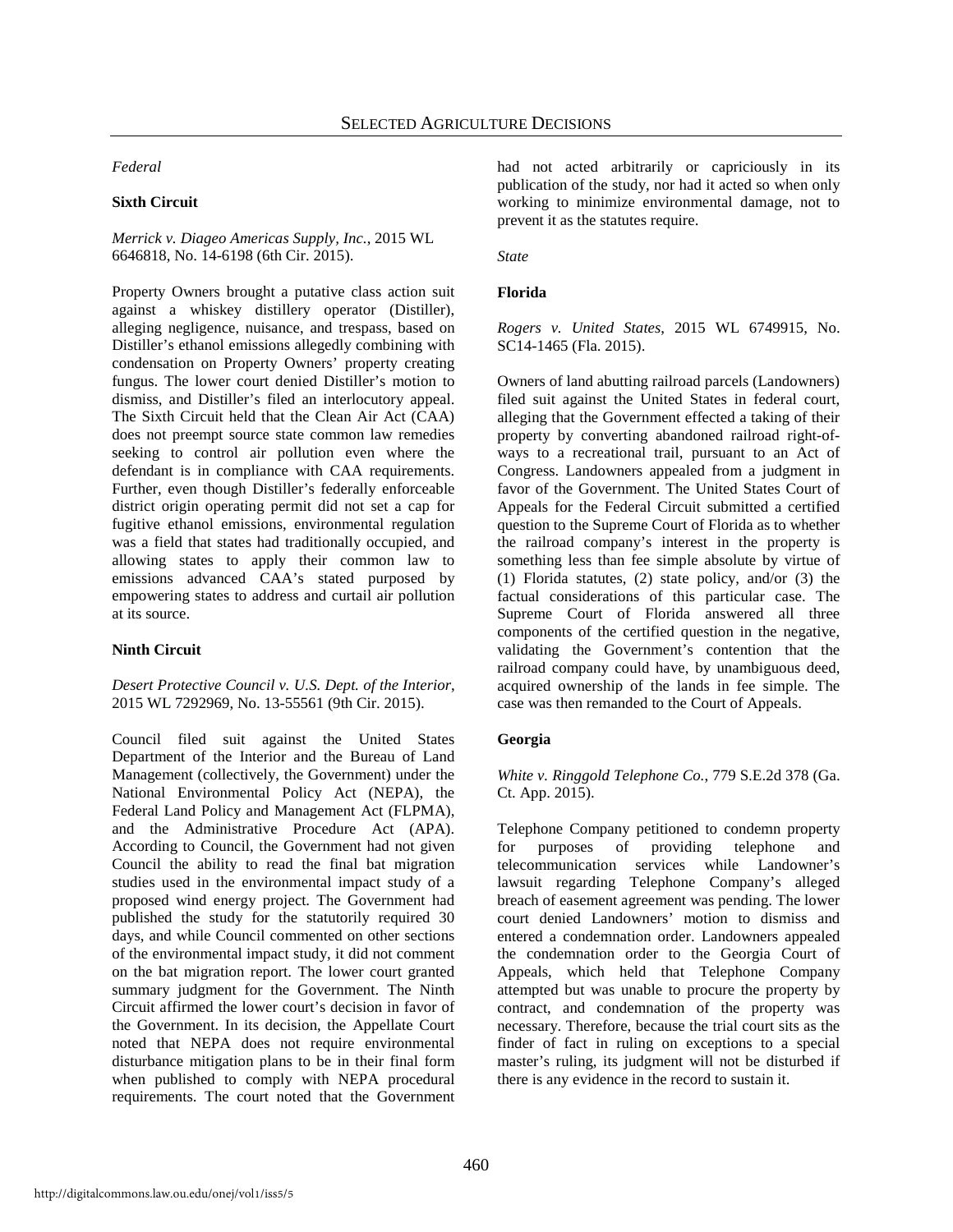#### **Louisiana**

*Roberson v. E. W. Chance*, 2015 WL 7280562, No. 50,169–CA (La. App. 2 Cir. 2015).

Landowners brought action against purported Lot Owners, alleging that Lot Owners were trespassing without the right to possession. The lower court, after a bench trial, entered judgment finding that Lot Owners obtained the lot by a ten-year acquisitive prescription or adverse possession. Landowners then appealed. The Court of Appeals held: (1) the first lot owner was properly dismissed from the suit; (2) the prior owners of the disputed lot, before conveying it to Lot Owners, possessed the lot in good faith for at least ten years, as required for ten-year acquisitive prescription; and (3) the prior owners had just title, as required for ten-year acquisitive prescription.

#### **Massachusetts**

*DeFelice Corp. v. Department of Public Utilities*, 38 N.E. 3d 1040 (Mass. App. Ct. 2015).

Contractor struck an underground natural gas line while digging a water main, resulting in an explosion with damage to nearby property. The Department of Public Utilities (DPU) investigated Contractor's operations, concluding that Contractor failed to take the necessary precautionary methods prior to the dig, and fined Contractor \$31,000 for violating "dig safe" laws. Contractor appealed the administrative agency's fine and decision. The Appeals Court of Massachusetts determined that it would only overrule the discretion of the agency in extraordinary or exceptional cases, and affirmed DPU's administrative fine.

#### **Montana**

*Public Land/Water Access Ass'n, Inc. v. Jones*, 358 P.3d 899 (Mont. 2015).

Landowner prevented access to roads running across his property, which served as easements to reach adjacent public property. Citizens Group sued for declaratory relief and damages. During the proceedings, a wildfire destroyed the bridge serving as a portion of the easement. Landowner fashioned a new bridge using his own railcar, and argued that by constructing a new bridge, he was therefore permitted to prevent public access to it. On appeal, the Supreme Court of Montana held that Landowner was liable for tortious interference of public property and awarded Citizens Group damages to pay for a new bridge as well as additional punitive damages for Landowner's malicious actions.

#### **New Jersey**

*Van Horn v. Harmony Sand & Gravel, Inc.*, 442 N.J. Super. 333 (N.J. Super. Ct. App. Div. 2015).

In 2014, Landowner, who had inherited land interests a decade earlier, filed a complaint to eject Operator from the property who had been conducting soil excavation on the property. Operator had been conducting excavation by a 1990 agreement (First Agreement) originally signed by Landowner's father. When the First Agreement expired in 2000, the parties executed another agreement (Second Agreement). The Second Agreement gave Operator the option to extend operations for an indefinite amount of time, expiring only when Operator determined there was insufficient aggregate material to remove. The parties stipulated that no material facts were in dispute and moved for summary judgment. The lower court ruled in Operator's favor due to the fact that, although the Second Agreement governed no definite period of time, the agreement expressly terminated once certain conditions were met. On appeal, the Superior Court of New Jersey held that the Second Agreement was not a lease, despite what the parties called it, because it did not give Operator exclusive possession as a leasehold estate. Instead, the Second Agreement was a valid profit relationship, permitting "severance of the physical substances of a servient tenement" without the option for Landowner to revoke absent default.

#### **South Dakota**

*Pesall v. Montana Dakota Utilities, Co.*, 871 N.W.2d 649 (S.D. 2015).

Public Utilities Commission (PUC) issued a permit to Power Companies (Companies) that allowed Companies to construct a high-voltage electric transmission line designed to identify and mitigate potential parasite problems. Individual objected and appealed, but the Appellate Court affirmed PUC's decision to grant the permit. Individual raised two questions on appeal to the Supreme Court: (1) whether PUC improperly delegated its authority to a private party; and (2) whether PUC exceeded a statutory time limit for issuing complete findings. The Supreme Court of South Dakota affirmed the Appellate Court's decision and held: (1) PUC did not delegate its regulatory authority to Companies since the modified condition and mitigation plan allowed for PUC to verify and exercise its oversight authority over the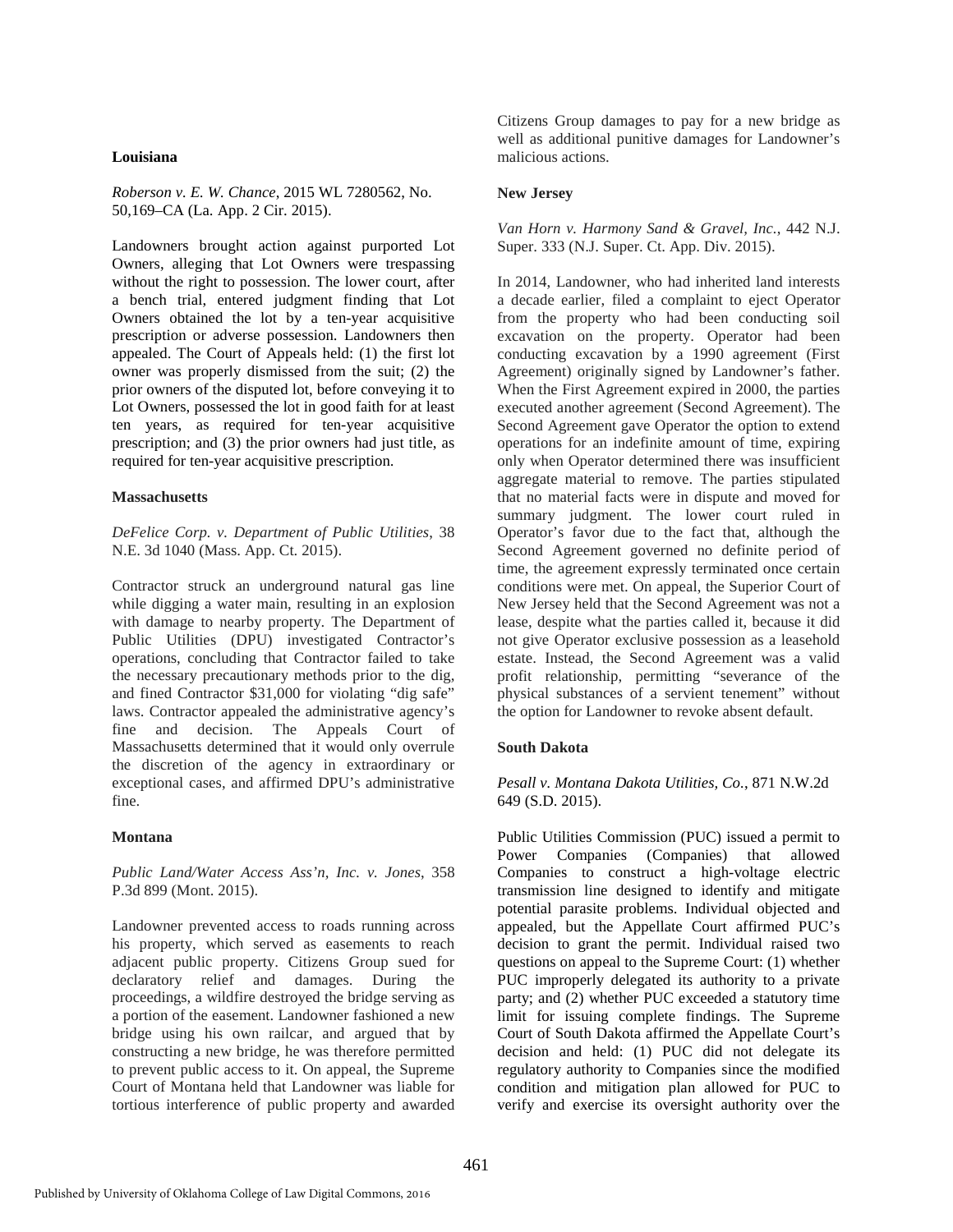development and construction of the transmission line; (2) PUC timely rendered complete findings on the permit application since PUC retained future enforcement of conditions even without listing specific mitigation plans in the its final decision.

#### **Texas**

#### *In re Electric Transmission Texas, LLC*, 2015 WL 6759238, No. 13-15-00423-CV (Tex. App. 2015).

Electricity Transmission Company sought a writ of mandamus, contending that the lower court acted outside of its jurisdiction in not complying with the eminent domain statute when it failed to appoint special commissioners and granted a continuance to hear Landowner's Plea in Abatement. The Court of Appeals noted that the period between the filing of the statement seeking condemnation and the award by the special commissioners is "administrative in nature." During this administrative phase, trial court jurisdiction "is limited to appointing the commissioners, receiving their opinion as to value, and rendering judgment based upon the commissioners' award." In other words, the trial court can only act within the prescribed scope of the eminent domain statute. Because the trial court acted outside of its statutory authority by refusing to appoint special commissioners and granting a continuance, such orders are void. The Court of Appeals issued a writ of mandamus, conditioned on the lower court's failure to vacate its orders and appoint three special commissioners as required by the eminent domain statute.